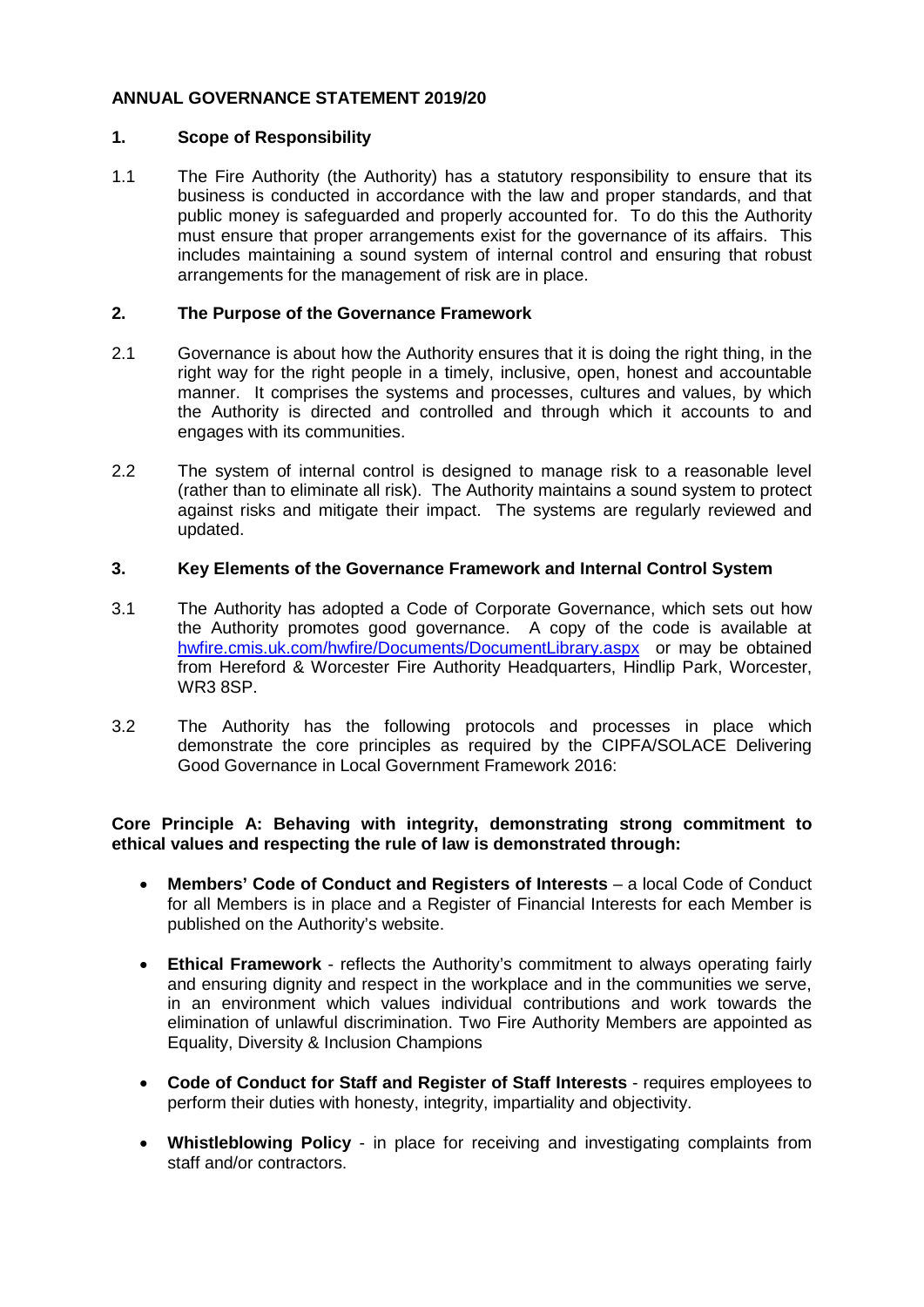- **Complaints Systems** in place for receiving and investigating complaints from the public. A procedure is also in place for complaints relating to alleged breaches of the Code of Conduct by Members.
- **Anti-Fraud, Bribery and Corruption Policy** the Authority has a zero tolerance approach to fraud, bribery and corruption, whether it is attempted from inside or outside the organisation.
- **Monitoring Officer** provides advice on the scope of the powers and responsibilities of the Authority. The Monitoring Officer has a statutory duty to ensure lawfulness and fairness of decision making and also to receive allegations of breaches of the Code of Conduct by Authority Members. The Head of Legal Services acts as the Authority's Monitoring Officer and is governed by the professional standards set by the Solicitors' Regulation Authority.

### **Core Principle B: Ensuring openness and comprehensive stakeholder engagement demonstrated through:**

- **Public Participation at Authority meetings** members of the public can raise any topic at full Authority meetings as long as it is relevant to the duties and power of the Fire Authority. This is still the case with regards to meetings held virtually during the Covid-19 pandemic. All Authority meetings are streamed live on Youtube.
- **Fire Station Open Days and public events** facilitates engagement with the public with regards to the services we provide.
- **Active engagement with partners** the Authority is represented on Local Strategic Partnerships, the Safer Roads Partnership and local Community Safety Partnerships. The Authority has also worked closely with West Mercia Police with regards to sharing buildings and has set up a strategic alliance with Shropshire Fire and Rescue Service with a Strategic Alliance Plan 2018-2022 in place.

#### **Core Principle C: Defining outcomes in terms of sustainable economic, social and environmental benefits demonstrated through:**

- **Fire Authority Annual Report 2020/21** (Corporate Plan) incorporates the annual performance of the Authority in 2019/20, the future outlook and objectives for the forthcoming year.
- **Community Risk Management Plan 2014-2020** sets out how we will deliver sustainable services for our communities. Work is underway on the Plan for 2021- 2025
- **Strategic Projects Programme –** a programme of major projects identified as being critical to the success of the organisation because they ensure its on-going resilience in the coming years. The projects in the programme include new fire stations, the roll out of vital new technology upgrades as part of national projects, and pivotal work with local partner organisations.
- **Fleet Strategy 2016-2021 –** provides a structured approach to vehicle management that ensures the Authority continues to provide and maintain an effective fleet of vehicles to ensure that staff can undertake their jobs effectively.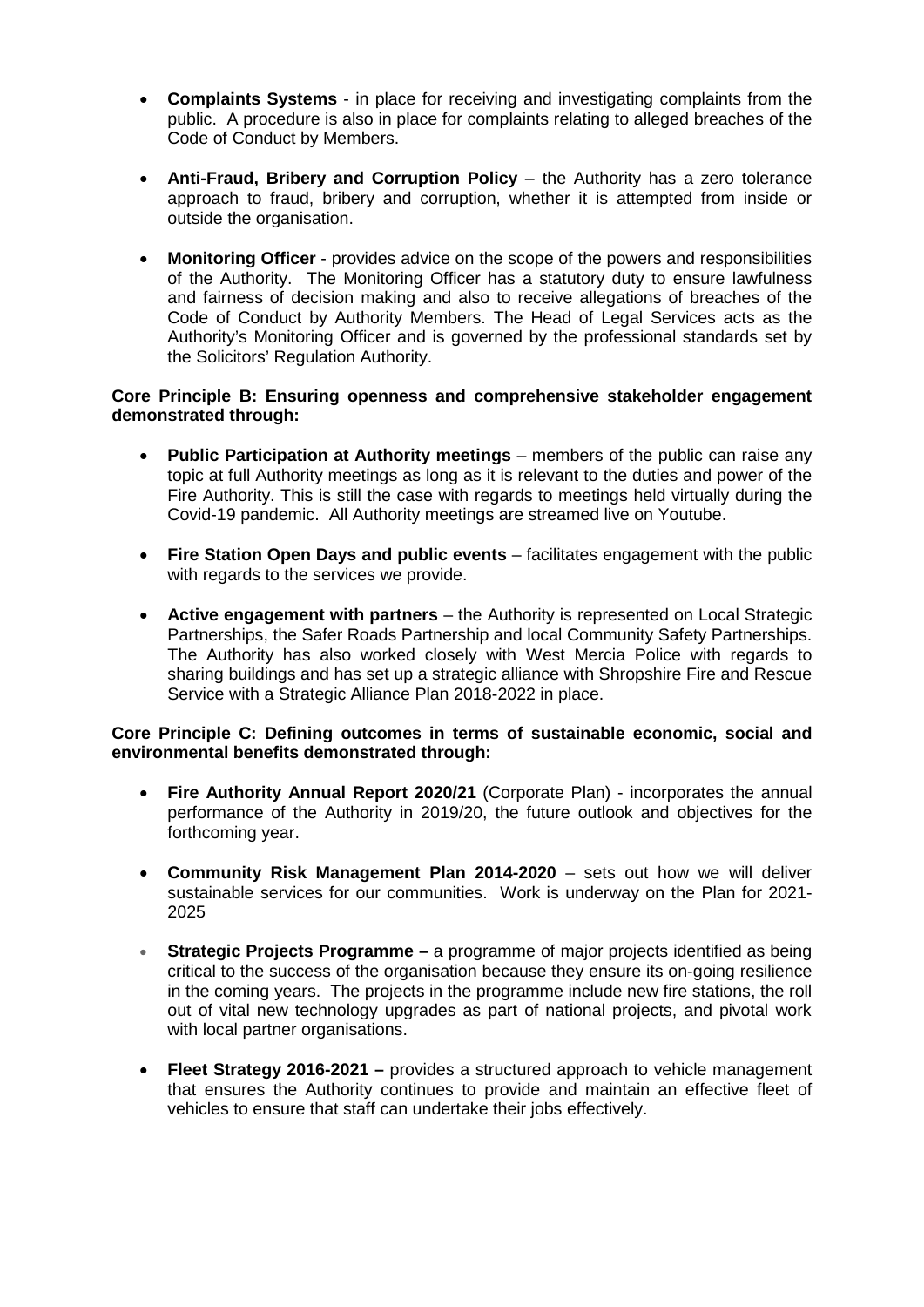### **Core Principle D: Determining the interventions necessary to optimise the achievement of the intended outcomes demonstrated through:**

- **Performance Management Framework** a comprehensive set of key performance indicators measures the quality of service for users. Performance is monitored on a quarterly basis by the Authority's Policy & Resources Committee and Senior Management Board to ensure that services are delivered in accordance with the Authority's objectives and best use of resources.
- **Medium Term Financial Plan -** sets out the resources needed to deliver services.
- **Strategic Risk Register** identifies controls to mitigate inherent identified risks and is monitored on an on-going basis with exception reporting to the Senior Management Board and to the Audit & Standards Committee.
- **Departmental Risk Registers** reviewed by managers on a quarterly basis.
- **External Evaluations of Prevention Work**  to assist in reviewing the impact and quality of services

**Core Principle E: Developing the entity's capacity, including the capability of its leadership and the individuals within it demonstrated through:**

- **Constitution** defines the roles and responsibilities of the Authority, Committees, Members and Officers and the protocols to be followed.
- **Fire Authority Members** an induction is provided for new Members and opportunities available for all Members to further develop fire-specific knowledge during their tenure.
- **Senior Management Board (SMB) –** involves all Principal Officers and Heads of Service in supporting the Chief Fire Officer to lead the Service.
- **People Strategy** 2017-2020 aims to support the workforce to become more resilient and diverse, to develop their skills and maximise their wellbeing at work
- **Staff Development Process** Individual Performance and Development Reviews in place for all staff to enable personal objectives to be set which contribute to the overall aims of the Authority. Competency training records and a course management system are also in place.

#### **Core Principle F: Managing risks and performance through robust internal control and strong public financial management demonstrated through:**

- **Audit & Standards Committee** reviews arrangements for identifying and managing the Authority's business risks and the approval of policies in respect of the Authority's governance framework.
- **Chief Financial Officer (Treasurer)** ensures the sound administration of the financial affairs of the Authority, as required by the statutory duties associated with s.151 of the Local Government Act 1972, the Local Government Finance Act 1988 and the Accounts and Audit Regulations 2015. The Chief Financial Officer is also governed by professional standards set by CIPFA.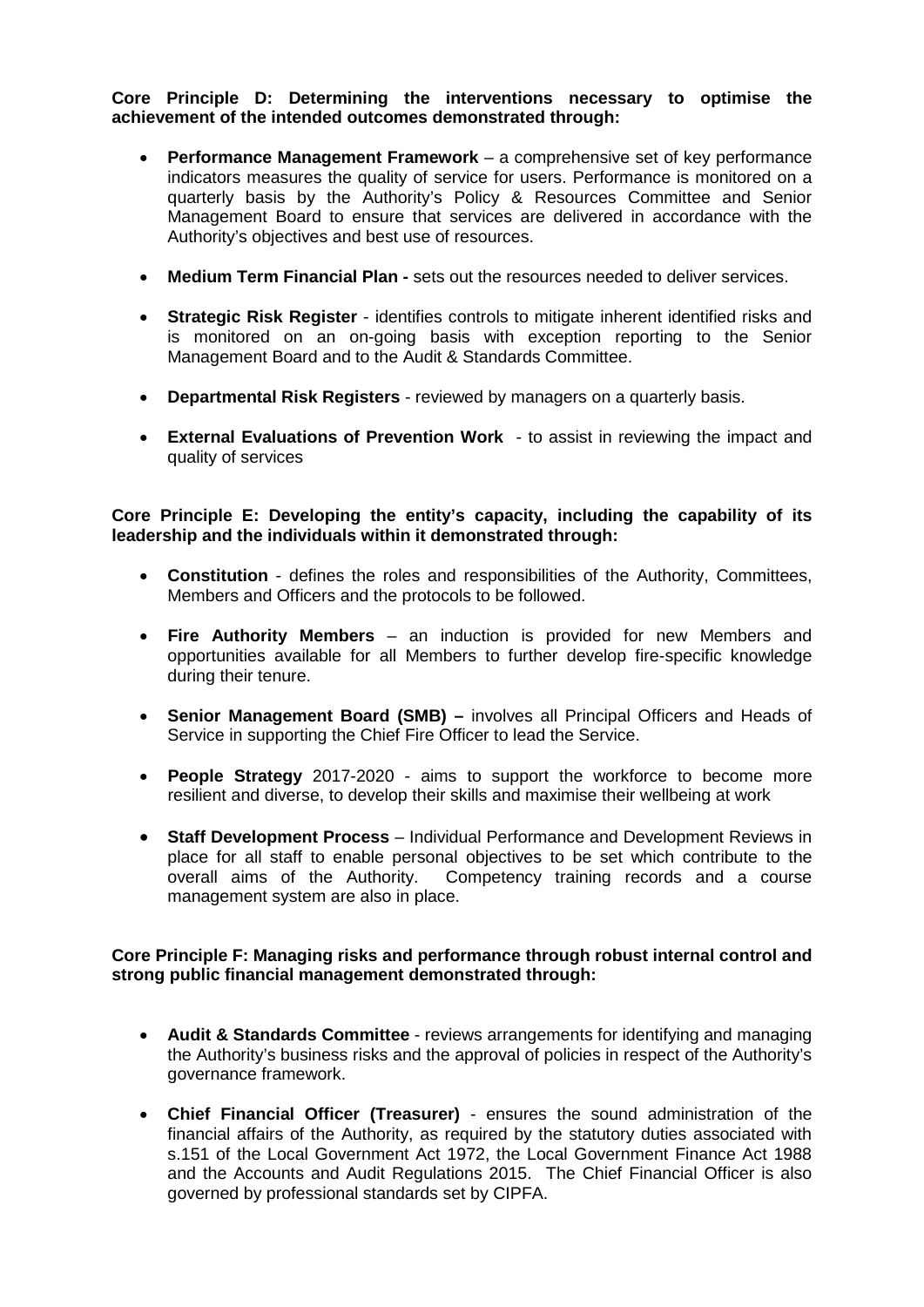- **Risk Management Strategy** ensures that the Authority identifies strategic risks and applies the most cost effective control mechanisms to manage those risks.
- **Business Continuity Plans** to ensure the Authority is resilient to interruptions which have the potential to adversely affect the delivery of core functions.

#### **Core Principle G: Implementing good practices in transparency, reporting and audit to deliver effective accountability demonstrated through:**

- **Transparency Information** published on the website in accordance with the Local Government Transparency Code to promote openness and accountability through reporting on local decision making, public spending and democratic processes.
- **Agendas, minutes and decisions** published on the website and includes the rationale and considerations on which decisions are based.
- **Internal Auditors** Worcestershire Internal Audit Shared Service Audit Team provides the internal audit function for the Authority and reports quarterly to the Audit & Standards Committee.
- **External Auditors**  Grant Thornton UK LLP provides the external audit services to the Authority and reports regularly to the Audit & Standards Committee.
- **Annual Assurance Statement** provides staff, partners and local communities with an assurance that the Authority is doing everything it can to keep them safe and that it is providing value for money.
- **Her Majesty's Inspectorate of Constabulary and Fire & Rescue Services –** provides an additional external perspective on the effectiveness and efficiency of services provided.

# **4. Review of Effectiveness**

- 4.1 The Authority has prepared the Annual Governance Statement in accordance with the "Delivering Good Governance in Local Government Framework 2016" published by CIPFA/SOLACE. As part of the process the Audit & Standards Committee will consider the self-assessment review of its corporate governance arrangements against the CIPFA/SOLACE framework to ensure that the Authority's governance arrangements are working correctly and are relevant to the current environment.
- 4.2 The Authority is satisfied that its financial management arrangements conform with the governance requirements of the CIPFA Statement of the Role of the Chief Financial Officer in Local Government. In addition, the key financial systems are continually reviewed by the Internal Auditor. There were no major weaknesses identified in the 2019/20 financial year.
- 4.3 Budget Monitoring reports have been presented to the Policy and Resources Committee or Fire Authority throughout the financial year and have shown that the Authority's finances are well controlled. The resultant under spending is part of a planned response to meet the challenge of maintaining a balanced budget with the wide variation of uncertainties about future funding environment.